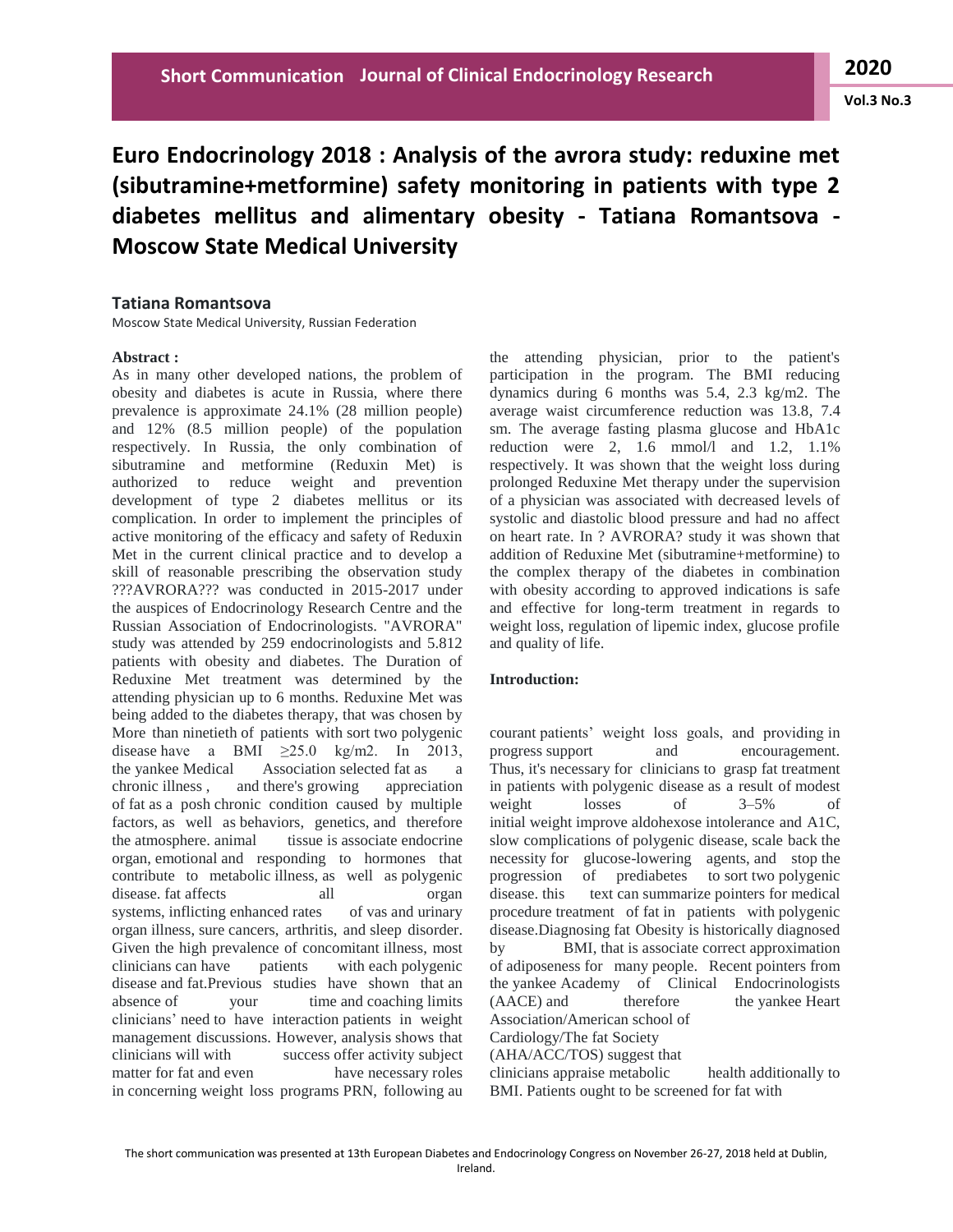**Vol.3 No.3**

with

#### annu

al calculation of BMI when activity each height and weight. For patients with a BMI  $\geq$ 25 kg/m2 ( $\geq$ 23

kg/m2 in those of Asian ethnicities), clinicians ought to assess for excess adiposeness by taking under consideration muscularity, association standing, edema, and sarcopenia. For patients with a BMI  $\geq 25$ kg/m2 however <35 kg/m2, clinicians ought to assess waist circumference to additional stratify patients by risk. within the us, a waist circumference  $\geq 88$  cm (35) inches) in girls and  $\geq 102$  cm (40 inches) in men indicates abdominal adiposeness and enhanced risk for cardiometabolic illness. In Southeast Asian and East Asian populations, a waist circumference  $\geq 80$  cm (31) inches) for ladies for ladies cm (33 inches) for men indicate higher risk. Staging fat via associated comorbid conditions and weight-related health and purposeful limitations has been counseled however isn't nonetheless statute in most printed pointers.Patients UN agency square measure diagnosed with overweight or fat ought to even be screened for, at minimum, the comorbidities listed in Table one, that square measure related

to enhanced adiposeness.

Approaching the load Loss Discussion Clinicians ought to be sensitive once discussing the designation of fat with patients. many studies have shown that patients with fat square measure regarded fifth reduction in all-cause mortality compared to weight-neutral patients. within the Look AHEAD (Action for Health in Diabetes) trial, adults with sort two polygenic disease associated overweight/obesity UN agency were irregular to an intensive life-style intervention for weight loss had a six.0% weight loss at nine years compared to a three.5% weight loss within the management cluster. though the

intervention cluster failed to come through a

major reduction in vas events compared to the management cluster, various alternative health enha ncements occurred, as well as reduced sleep disorder, lower A1C, reduced would like for polygenic disease medications, improved quality and quality of life, fewer hospitalizations, and reduced health care prices. Moreover, a secondary analysis of participants UN agency lost and sustained ≥10% of their weight, including >25% of intervention subjects, did show vital enhancements in vas morbidity and mortality. A sustained seven-membered weight loss improves several alternative outcomes in patients with polygenic disease and overweight/obesity, as well as fitness, waist circumference, pressure, sexual functioning,

and reported peripheral pathology symptoms.Clinician-

less respect than normal-weight patients; experiencing such biased interactions has been shown

to negatively have an effect on weight-related behaviors like binge-eating, weight flight, and health outcomes. Approaching discussions regarding weight loss with the five A's model for behavior modification has been shown to extend patients' motivation to slim down and improve their success at weight loss. The 5 A's, delineate in square measure a very important framework despite whether or not clinicians can offer weight loss support in their observe or are going to be referring patients to a weight loss program.

Weight Loss Goals Weight loss of 5–10% of baseline weight is suggested as associate initial goal of treatment, and this quantity of weight loss is related to a zero.6–1.0% reduction in A1C and various alternative health enhancements . However, weight loss of as very little as 2–5% produces a clinically substantive reduction in fast glucose (20 mg/dL). The yankee polygenic disease Association (ADA) recommends that patients with prediabetes lose seven-membered of baseline weight to avoid developing polygenic disease . Managed Weight Loss Support Versus Referral to Weight Loss Program When patients square measure able to discuss weight loss ways, clinicians ought to confirm whether or not they square measure able to offer intensive subject matter and follow-up for weight loss in their clinical observe or whether or not they ought to instead refer patients to an outdoor weight loss program. The two016 enzyme pointers and therefore the 2013 AHA/ACC/TOS pointers suggest that clinicians refer patients with fat and sort 2 polygenic disease to highintensity programs. Per these pointers, high-intensity programs involve a minimum of 14–16 visits over six months. In-person programs lead to additional weight loss than electronically delivered interventions, however each turn out additional weight loss than no program. whether or not clinicians offer intensive support for weight loss or refer patients to a high-intensity program, they ought to see patients a minimum of each three months to watch their glucose management as  $\qquad a$  result of patients could need weakened doses of glucoselowering medications as they slim down .

Clinicians will take into account managing weight loss in their patients if they're able to offer the high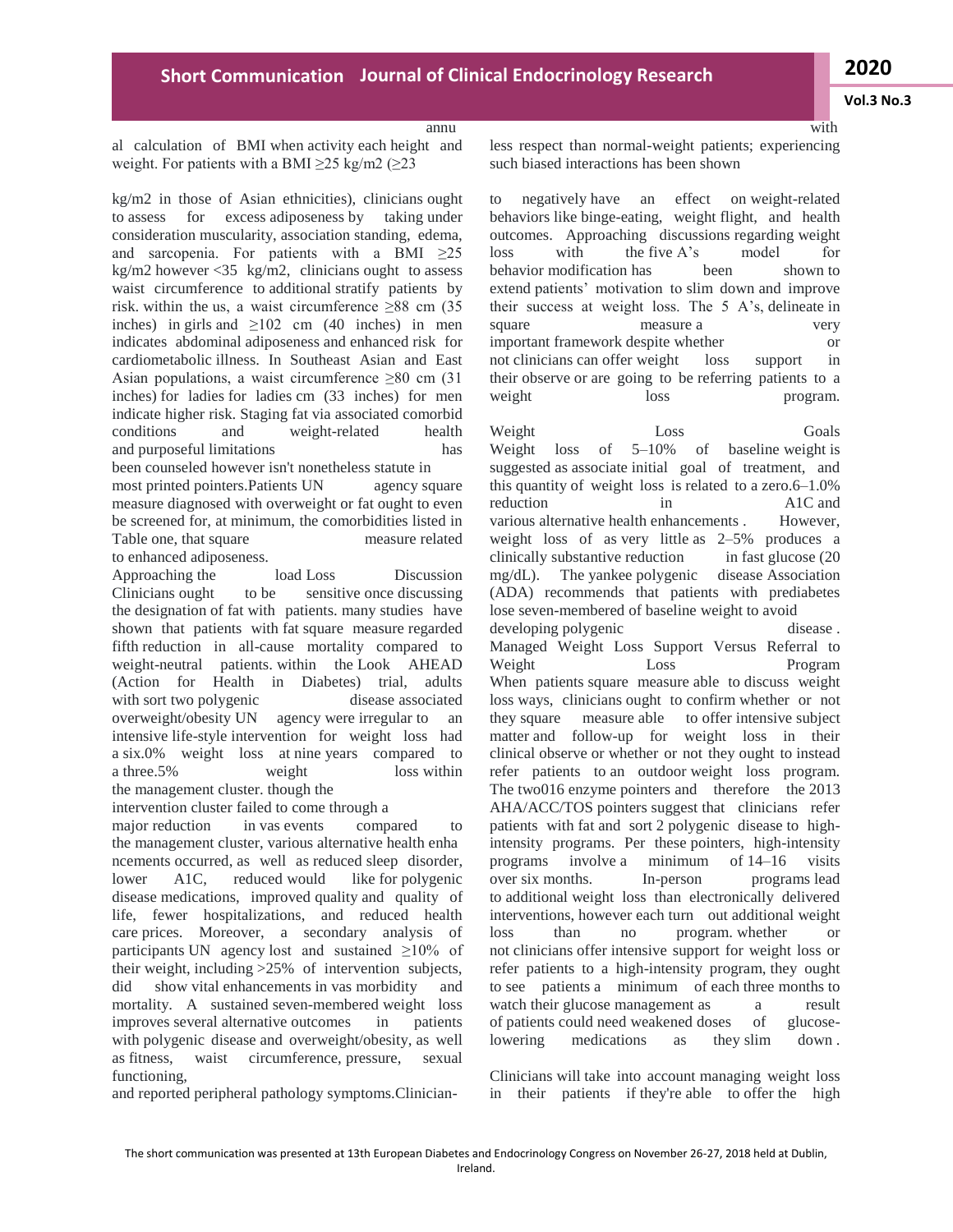#### frequ

ency of visits, furthermore because the necessary activity and nutritionary support. Indivi

dualised weight loss support is additionally contingent clinicians having enough time to require in-depth histories of patients' daily routines and consumption behaviors. The AACE/ACE pointers suggest that a weight loss intervention involve activity medical aid that specialize in goal-setting, education, self-monitoring, problemsolving ways, information management, activity catchin g, stress reduction, psychological analysis (with treatment if indicated), psychological feature restructuring, psychological feature interviewing, and mobilization of social support

structures. health care covers fat screening and intensive subject matter within the medical aid setting, which can encourage clinicians to supply these services. Given the intensity of followup needed, several clinicians could choose to refer patients to evidence-based weight loss programs in their community. However, these clinicians ought to remember that guideline-adherent community weight loss programs is also tough to search out . wellliked industrial weight loss programs square measure on the

market in several communities, associated pointers reco mmend that referral to an evidencebased industrial weight loss program that has documented effectuality via rigorous scientific studies is a suitable strategy. Table three summarizes outcomes with Weight Watchers, Jenny Craig, and Nutrisystem, which generally comprise the bulk market share within the industrial weight loss trade . each Weight Watchers and Jenny Craig have had irregular, controlled trials (RCTs) documenting their semipermanent weight loss effectuality, and Jenny Craig has incontestible semipermanent glycemic edges among patients with polygenic disease. Another community referral choice is that the Centers for illness management and hindrance (CDC) National polygenic disease hindrance Program (DPP), that is predicated on the polygenic disease hindrance Program RCT, during

which associate intensive activity program delayed the event of sort two polygenic disease and showed a fifty eight reduced progression to polygenic disease compared to an effect cluster. Patients with prediabetes are often observed a clinical center or YMCA that contains a certified National DPP program. starting in Jan 2018, National DPP interventions are going to be lined by health

care, that may be a vital profit for health care patients with prediabetes.

Behavioral parts of Weight Loss and Weight Loss Maintenance

The goal of weight-related activity changes and programs ought to be to attain a caloric deficit of 500– 750 kcal/day. Dietary approaches that by selection prohibit fat or carbohydrates or by selection increase macromolecule or fiber square measure equally effective in manufacturing weight loss if they meet the targeted reduction in calories. every of those dietary approaches is taken into account safe for patients with polygenic disease, and every is effective if patients square measure able to adhere to the caloric restrictions. Patients could believe that they're going to have the next probability of success if they use a meal-replacement choice, and this feature is also significantly useful to patients UN agency have restricted time or ability to arrange food. As patients come through caloric reduction, they will ought to monitor their glucose additional usually betting on that glucoselowering medications(s) they take. It is necessary to grasp that reducing caloric intake is more practical at achieving initial weight loss than solely increasing exercise. Patients UN agency created dietary changes alone lost seven metric weight unit additional at the 6-month follow-up than patients UN agency supplemental physical activity alone. Physical activity remains necessary for maintaining weight loss however mustn't be the first focus of activity modification for weight loss. Patients on hypoglycemic agent ought to increase aldohexose observation once beginning a brand here is new exercise plan to avoid hypoglycaemia throughout or when exercise. The bureau will suggest that every one adults, despite their weight or polygenic disease standing, get one hundred fifty min/week of moderate aerobic activity and perform resistance exercise doubly per week. Achieving this quantity of

physical activity, furthermore as avoiding long periods of inactivity, square measure smart initial goals for patients UN agency don't seem to be physically active. Self-monitoring is another necessary tool in weight loss and weight maintenance efforts. Daily self-weighing has been shown to boost individuals' ability to refrain from excess caloric intake and so promotes weight loss. Breaks in daily deliberation square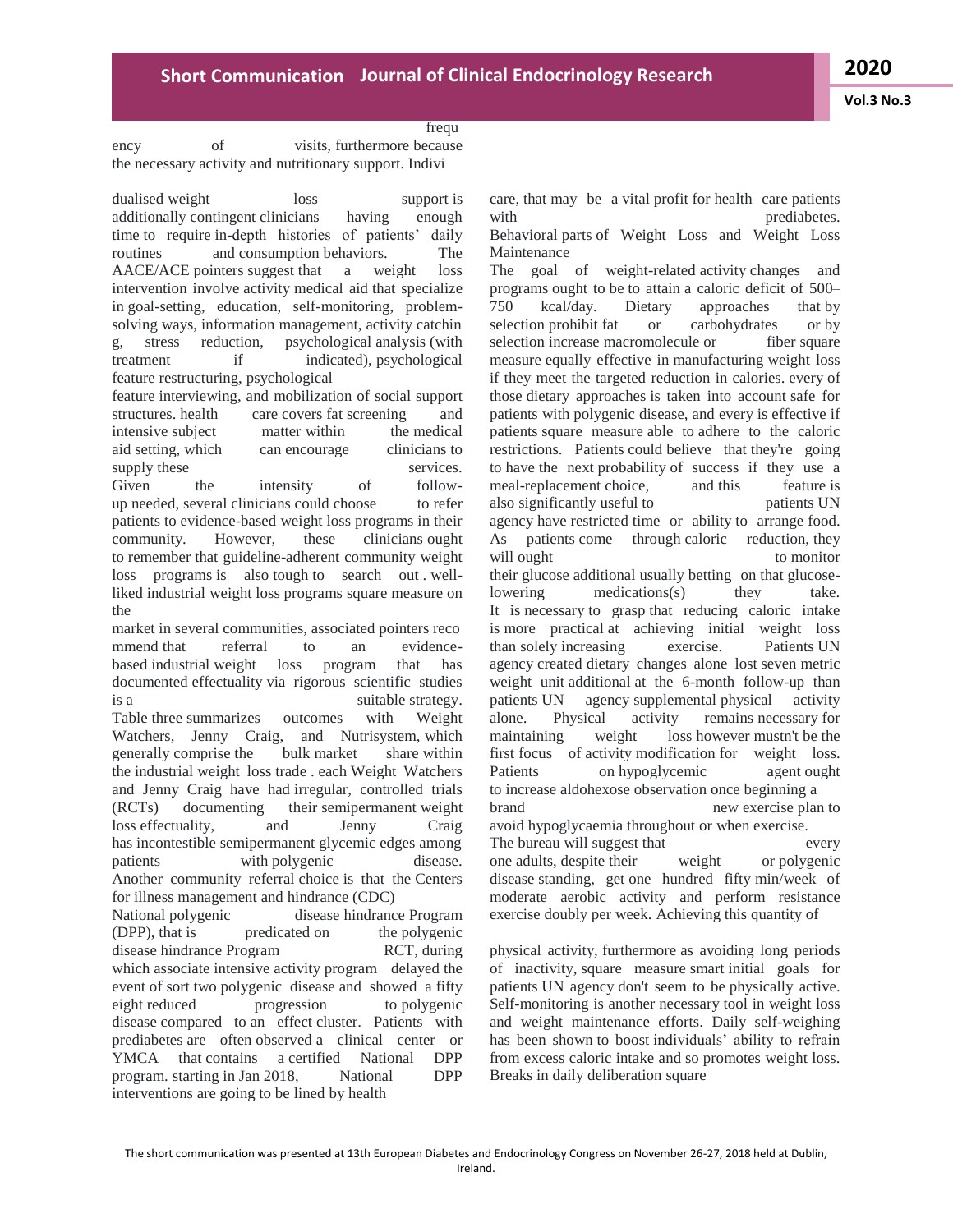**Vol.3 No.3**

meas

ure related to weight regain. to boot, each the AHA/ACC/TOS and AACE/ACE pointers suggest observation physical

activity and food intake. For maintaining weight loss, the enzyme pointers suggest that patients with polygenicdisease be observed a semipermanent (at least one year) weight maintenance program that involves a minimum of monthly visits, a minimum of weekly weight measurements, and a minimum of 200–300 min/week of physical activity. Medication Management In addition to promoting patients' healthy lifestyle changes, managing medications is a very important role for clinicians in treating patients with sort two polygenic disease and fat. Clinicians ought to take into account fixing the polygenic

disease medication plan and exploitation weight loss medications for these patients. First, clinicians ought to think about using the subsequent glucose-lowering medications that square measure weight neutral or could promote weight loss: antidiabetic drug, pramlintide, glucagonlike amide one (GLP-1) receptor agonists, dipeptidyl proteinase four (DPP-4) inhibitors, and sodium–glucose cotransporter two (SGLT2) inhibitors. antidiabetic drug has been related to a 3-kg weight loss. additionally to being related to a three.7-kg weight loss, pramlintide can even lower daily hypoglycemic agent necessities in patients with polygenic disease on hypoglycemic agent medical aid .GLP-1 receptor agonists are related to a five.3-kg weight loss. DPP-4 inhibitors square measure typically weight neutral. Finally, SGLT2 inhibitors will promote a two.4-kg weight loss and lower hypoglycemic agent necessities. Of note, there's typically no profit to exploitation DPP-4 inhibitors and GLP-1 receptor agonists at the same time as a result of they work on an equivalent pathway. additional discussion on pharmacotherapy for fat in patients with polygenic disease is roofed elsewhere during this issue. In addition to avoiding polygenic disease medications that square measure related to weight gain (e.g., sulfonylureas, thiazolidinediones, and insulin), clinicians ought to conjointly assess for alternative medications that square measure related to weight gain. once attainable, clinicians ought to commit to scale back or realize alternatives to common medications which will increase craving and promote weight gain, as well as sedating antihistamines,

ster oids, some selective 5hydroxytryptamine uptake inhibitors, beta-blockers, and most antianxiety agent agents. The AACE/ACE tips suggest that patients with polygenic

disorder and a BMI  $\geq$ 27 kg/m2 be prescribed weight loss medications. Treatment of fleshiness through pharmacotherapy, in conjunction with a healthy lifestyle, directly improves glycemic management . 5 medications area unit currently approved by the U.S. Food and Drug

Administration (FDA) for long use for weight loss. Table five provides an summary of their weight loss and A1C outcomes and their aspect effects. to boot, adrenergic drug medications area unit approved for short use (up to twelve weeks). To avoid weight regain, the ADA recommends long use of weight loss medication for patients WHO with success turn on the medication. Therefore, this text can focus solely on medications approved for long use. For patients whose weight loss is <5% of initial weight when the initial treatment amount on a given medication (various medications have completely different initial treatment periods), the medication ought to be interrupted and an alternate medication or approach ought to be tried. TheAACE/ACE tips suggest watching patients WHO ar ea unit on hypoglycaemic agent or sulfonylureas for symptom when beginning any weight loss medication. once considering these medications, clinicians ought to discuss typical weight loss results, aspect effects, and medicine prices with their patients. Obesity Treatment in kind one polygenic disorder Obesity is more and more common in patients with kind one diabetes; in 1988, twenty fifth of 40- to 49-year-olds with kind one polygenic disorder had overweight or fleshiness compared to sixty eight in 2007. Patients with kind one polygenic disorder can have to be compelled to still take their hypoglycaemic agent and try for a caloric reduction of 500–700 kcal/day to turn. The ADA recommends that adults with kind one polygenic disorder meet the bureau recommendations for physical activity for all adults—150 min/week of moderate aerobic activity and 2 sessions of resistance coaching per

week. Patients with kind one polygenic disorder beginning a replacement exercise plan or caloric reduction can have to be compelled to monitor closely for symptom. additionally, the load loss medications delineated higher than also can be thought of for patients with kind one polygenic disorder. Pramlintide is